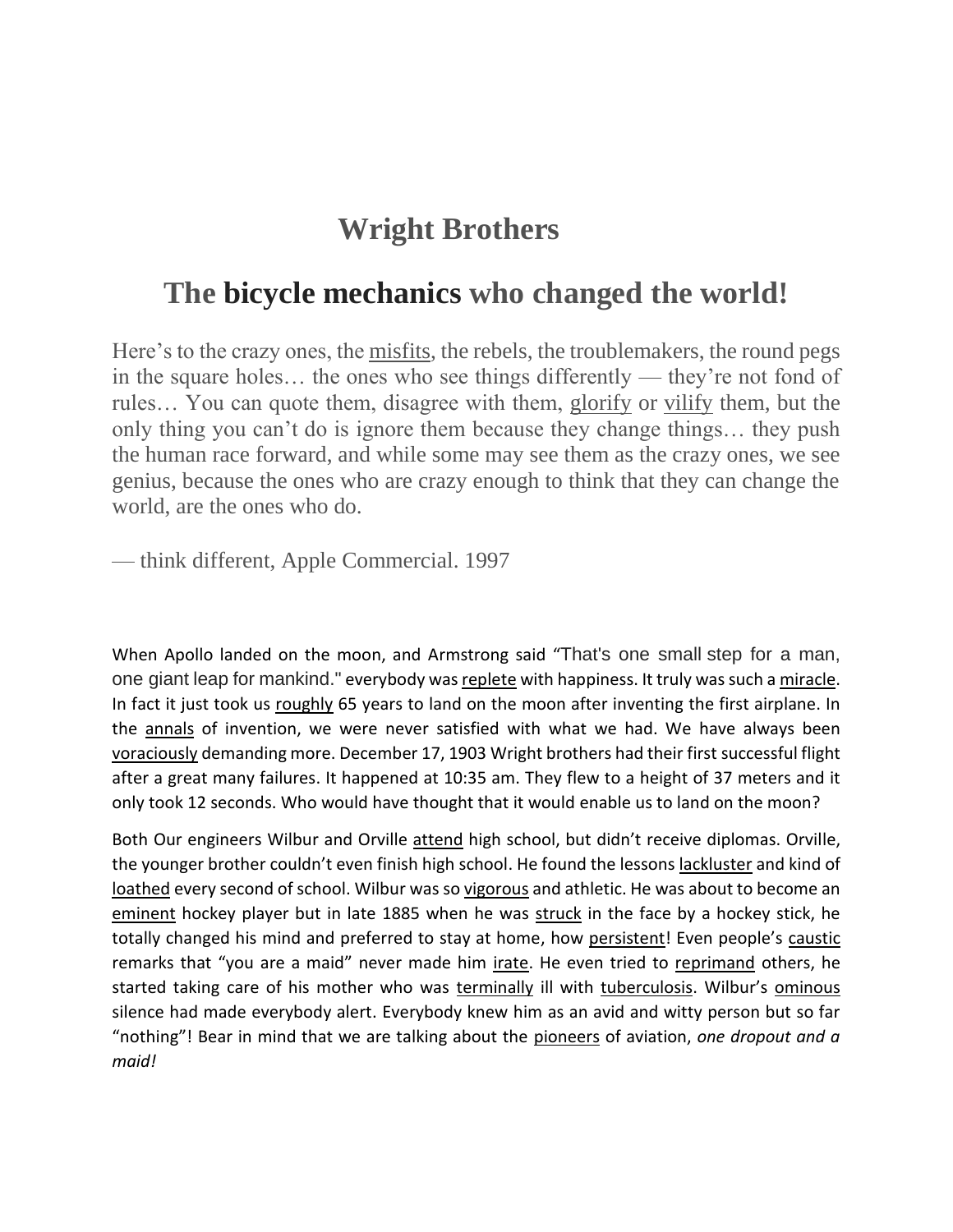In early 1889 after hanging around inadvertently, Orville decided to start a printing business. The incipient business was not a bed of roses, so Wilbur decided to join him to help him out with the hardships. Later on they launched a weekly newspaper. And after that they made it an everyday paper. Even though they had some trivial successes, they were never satisfied. It was like they had to do something way more important.

Some say you can't wrest the control of your life, you need to be gentle and noble enough to be offered, many kings and queens were dupe enough to believe that they could control everything so they tried inadvertently to wrest the control of their and others' lives but it just made them infamous not popular. Life sometimes is so tricky like a pickpocket jostling people and making them occupied with something and then stealing something so important, so as a result the victim is always puzzled.

| It will be continued |  |
|----------------------|--|
|----------------------|--|

| Misfits a person whose<br>behaviour or attitude sets<br>them apart from others in<br>an uncomfortably<br>conspicuous way. | Roughly<br>About, approximately                                         | Loathe<br>feel intense dislike or<br>disgust for.                                                                                                    |
|---------------------------------------------------------------------------------------------------------------------------|-------------------------------------------------------------------------|------------------------------------------------------------------------------------------------------------------------------------------------------|
| Glorify<br>praise and worship                                                                                             | Annals<br>historical records.                                           | <b>Strike</b><br>hit forcibly and deliberately<br>with one's hand or a<br>weapon or other implement                                                  |
| Vilify<br>speak or write about in an<br>abusively disparaging<br>manner.                                                  | Voracious<br>craving or consuming<br>large quantities of food<br>or sth | Persistent<br>continuing firmly or<br>obstinately in an opinion or<br>course of action in spite of<br>difficulty                                     |
| replete<br>filled or well-<br>supplied with something                                                                     | attend<br>be present at (an<br>event, meeting, or function)             | Caustic<br>Sarcastic                                                                                                                                 |
| Miracle<br>a remarkable event                                                                                             | Lackluster<br>Dull, boring                                              | <b>Irate</b><br>Angry                                                                                                                                |
| Reprimand<br>To show sharp disapproval                                                                                    | Terminally<br>n a way that is predicted to<br>lead to death; incurably  | Tuberculosis<br>an infectious bacterial<br>disease characterized by<br>the growth of nodules<br>(tubercles) in the tissues,<br>especially the lungs. |